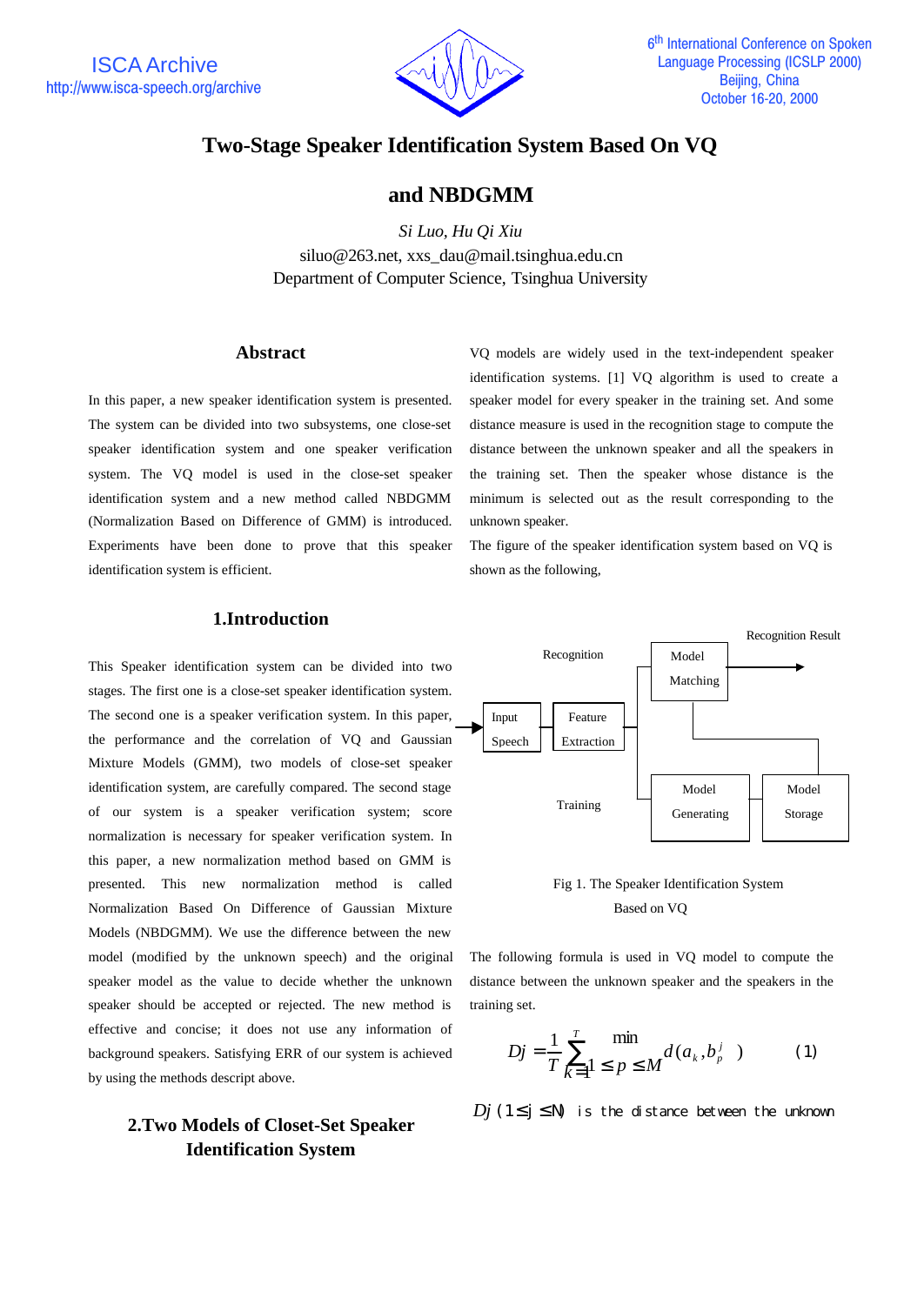speaker and the speakers in the training set.  $a_k$  is the speech feature.  $T$  is the total number of the speech data. *M* is the total number of the codewords in a codebook..  $b_p^j$  is the pth codeword of speaker j.

Gaussian Mixture Models (GMM)[2] are also used in speaker identification systems. A lot of research has been done to apply this method to speaker recognition these years [3][4]. A Gaussian Mixture Model can be created to represent every speaker in the training set. Expectation-Maximization (EM) algorithm is used to compute the GMM for every speaker. And in the recognition stage, the speaker who's GMM has the largest likelihood to the unknown speaker is selected out as the recognition result.

We have compared the recognition accuracy of the VQ and GMM models for close-set speaker identification systems. The result is shown in the following figure.



Fig2. The Accuray of VQ and GMM Models

The result is got on the same experiment database. So we can see from this experiment that VQ model can get better performance on the close-set speaker identification system. The correlation of these two models is also evaluated. We propose a function to compute the correlation.

$$
correlation = \frac{The \ times \ if \ the \ first \ choice \ is \ same}{Total \ number \ of \ exp \ eriments} \tag{2}
$$

In our experiments, there are 80 speakers in the training set and 40 speakers who are not in the training set. They each provide 10s speech data as recognition speech. From the experiments,

we can get that the correlation between GMMA and GMMB is 80%, the correlation between VQA and VQB is 85%, the correlation between GMMB and VQB is 55%. From this, we can see that the correlation between VQ and GMM is fairly little. We all know that the less correlate between two subsystems the better for the performance of the whole system. This fact provides us the theory foundation that we can expect better performance by combining the two subsystems to a whole system.

### **3.The New Normalization Method for GMM**

For the GMM model, we use the following formula to compute the result of speaker identification.

$$
\mathbf{I}_{k} = \operatorname{argmax} \ p(Z|\mathbf{I}) \quad \mathbf{I}_{k}(\mathbf{I}_{k} \in \{ \mathbf{I}_{i} | i = 1, 2 \dots N \}) \tag{3}
$$

When this method is applied in the close-set speaker identification system, we can get fairly good performance as mentioned above. But if we apply this method into the open-set speaker identification system, which means that we must bring forward a threshold to decide whether to accept or reject the unknown speaker, the result is not satisfied. From many experiments, we can see that there is much deviation among the values we get from the function 3. This fact makes much trouble for us to decide the specified threshold.

So we propose a new method for the GMM model to normalize the score of the distance measure. This normalization method is called Normalization Based on Difference of GMM (NBDGMM). We know that the training stage of GMM is the steps of Expectation and Maximization. Our method is to use the input speech of the unknown speaker and the models of the speakers in the training set to make a step of EM, then we can get a new model, the distance between the new model and the specified speaker model in the training set can be used as the result of recognition. From our experiments, we can see that we can easily set a threshold to decide whether to accept or reject the unknown speaker by this measure.

The process of the verification stage is expressed in the following figure: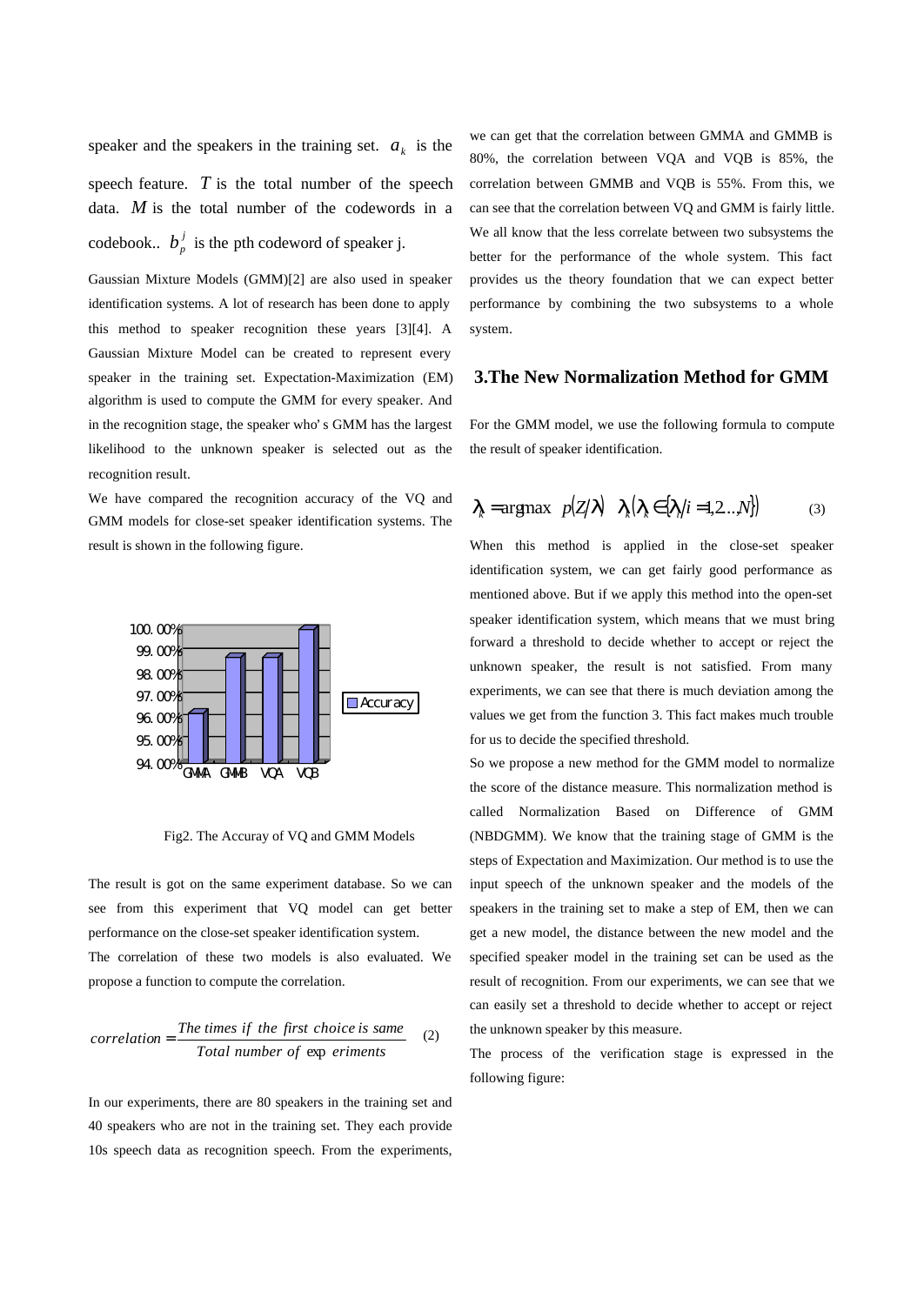

Fig3. The verification process based on NBDGMM

There are also many different ways of NBDGMM. For example, when the difference of the new model and the models in the training set is computed, we can only compute the difference of the mean, or compute the difference of the deviation, or compute the difference of the probabilities of different mixtures, or compute the combination of any of these three factors. From experiments, it is found that if we only compute the difference of the mean, the highest verification accuracy can be expected.

# **4.Database, Speaker Identification System and Experiments**

An own-recorded database is used for our experiments. This database contains total 120 speakers, who speak Chinese. The speakers are from different parts of China, 74 of them are male, 46 of them are female. All the data are recorded from microphone. The sample rate is 8khz. We use 50s for every speaker to train the system. And we use 15s to test the system. The speaker identification system is expressed in the following



Fig4. The Two-Stage Speaker Identification System

The ERR (Equal Error Rate) is:



Fig5. The accuracy of our new two-stage speaker identification

#### system

Here, M means that we only compute the difference of the mean between the new model and the speaker's model in the training set, M+D means that we compute the difference of both the mean and the deviation, M+P means that we compute the difference of both the mean the probabilities.

### **5. Conclusion**

In this paper, we compare the efficiency and correlation between the VQ and GMM models for the close-set speaker identification system. We also propose a new normalization method called NBDGMM for the GMM speaker verification system. Then a two-stage speaker identification system is introduced based on the fact we get from the previous work. Good performance has been shown in our experiments based on our new system.

#### **6.References**

[1]. S.Furui "Recent Advances in Speaker Recognition" First International Conference, AVBPA '97

[2]. Reynolds, D. A. A Gaussian Mixture Modeling Approach to Text-Independent Speaker Identification, PhD Thesis, Georgia Institute of Technology, September, 1992

[3]. C. Martin-Del-Alamo, J. Caminero-Gil, C. De-La-Torre, L. Hernandez-Gomez, Tecnologia Del Habla, Telefonica I+D, Madrid (SPAIN), Discriminative Training of GMM for Speaker Identification, ICASSP96